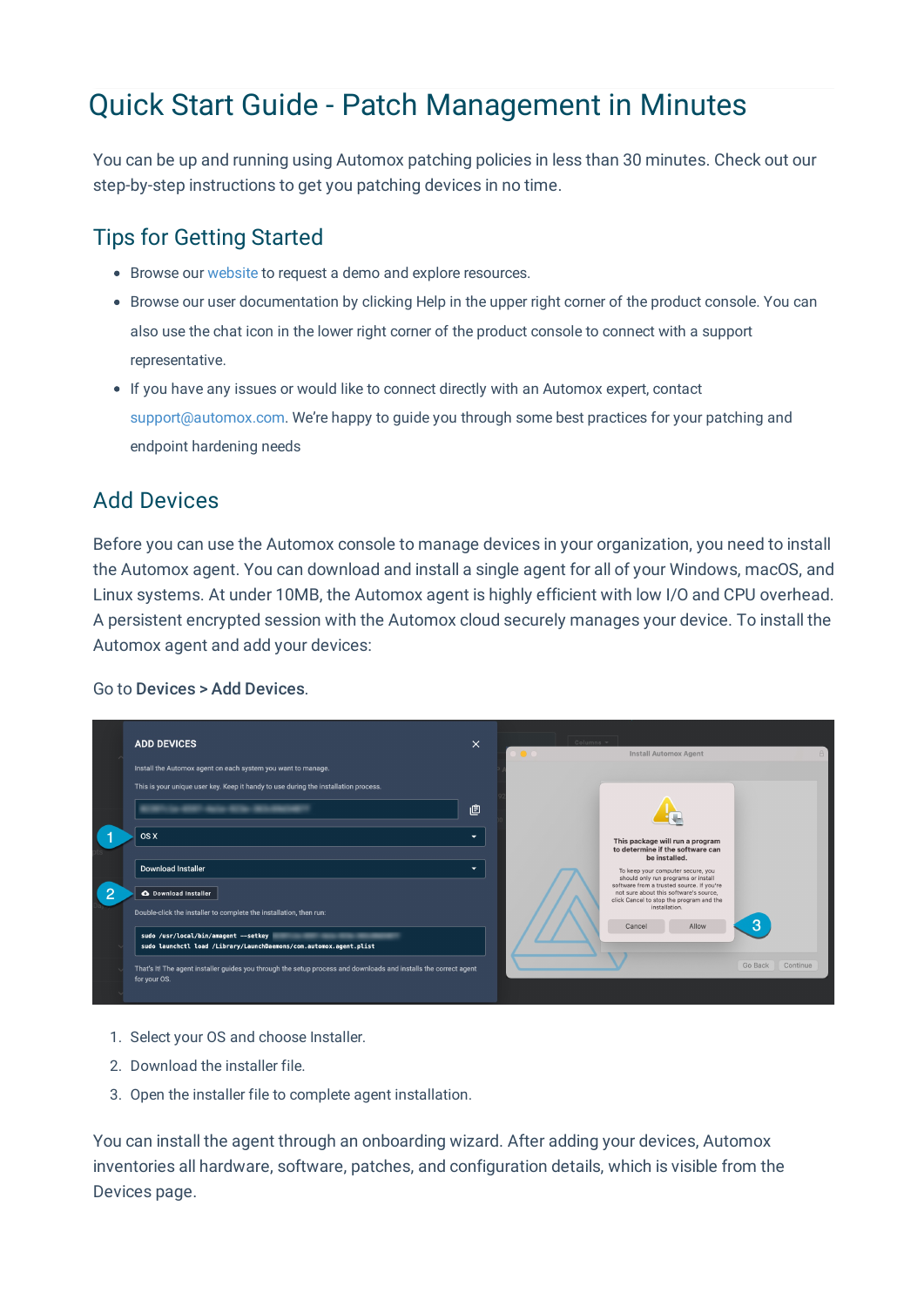Want to Do More? We have multiple methods to install our agent in bulk across multiple domains or servers. You can read more about bulk deployment and other product use cases in our user documentation, accessible by clicking Help in the upper right corner of our console.

### Group Your Devices

Automox Groups enable you to segment your organization and simplify management. Whether you sort your devices by department, OS, or region, groups simplify the management of your security infrastructure. Do the following to add a group, and assign devices:

| ADD GROUP                                          | <b>Edit Group</b><br>$\circledcirc$                                                                                                                                                                |                           |                   |                                                                                                                                                                   |                                     |                                                                                                   |                                                                                             |  |
|----------------------------------------------------|----------------------------------------------------------------------------------------------------------------------------------------------------------------------------------------------------|---------------------------|-------------------|-------------------------------------------------------------------------------------------------------------------------------------------------------------------|-------------------------------------|---------------------------------------------------------------------------------------------------|---------------------------------------------------------------------------------------------|--|
| New Group<br>Group Nam<br>$\overline{2}$<br>Create | <b>INFO</b><br>Group Name*<br>New Group<br>$\blacksquare$<br>$\bullet$ Default<br>$\times$ $\sim$<br>Parent Group*<br>24 Hours<br>Scan Interval*<br>$\overline{\phantom{a}}$<br><b>Group Color</b> |                           |                   |                                                                                                                                                                   |                                     | <b>POLICIES</b><br>Devices in this group are unmanaged. To manage this<br>group, assign a policy. | + Associate Policies                                                                        |  |
|                                                    | Notes<br><b>OS PATCH MANAGEMENT</b><br>Windows and macOS Patch Management<br>Windows Update Source                                                                                                 |                           |                   | <b>Keep Device's Setting</b><br>If you want Automox to handle all patching on these devices, select Disable OS automatic updates.<br><b>Keep Device's Setting</b> | 0/500<br>$\blacktriangledown$<br>÷. |                                                                                                   |                                                                                             |  |
|                                                    | <b>DEVICES (0)</b><br><b>View Device List</b><br>$\Box$<br>Device Name $\uparrow$                                                                                                                  | th Move Selected To Group | Tags <sup>1</sup> | IP Address 1<br>No devices exist in group.                                                                                                                        | OS                                  | -3<br>OS Version                                                                                  | + Assign Devices<br>Columns <b>v</b><br>Scheduled Patches                                   |  |
|                                                    | <b>Remove Group</b>                                                                                                                                                                                |                           |                   |                                                                                                                                                                   |                                     | Devices per page:                                                                                 | $25 - 7$<br><b>State State</b><br>$\langle \rangle$<br>$\rightarrow$<br><b>Update Group</b> |  |

#### Go to Devices > Create Group

- 1. Enter a Group Name for your new group.
- 2. Click Create.
- 3. In the Edit Group screen, click Assign Devices to assign devices to the group. You can accept all other defaults for your new group.
- 4. Click Update Group to save your group settings. After you create more than one group, you can look at the options that help you identify groups for easier management. And, as you become more familiar with our product you can choose to customize your group settings.

Want to Do More? Consider how you want to group and segment your devices for patching and endpoint hardening. You can create and assign policies to one group or multiple groups, and you also can choose to create sub-groups under a Parent Group for easier management.

## Create a Policy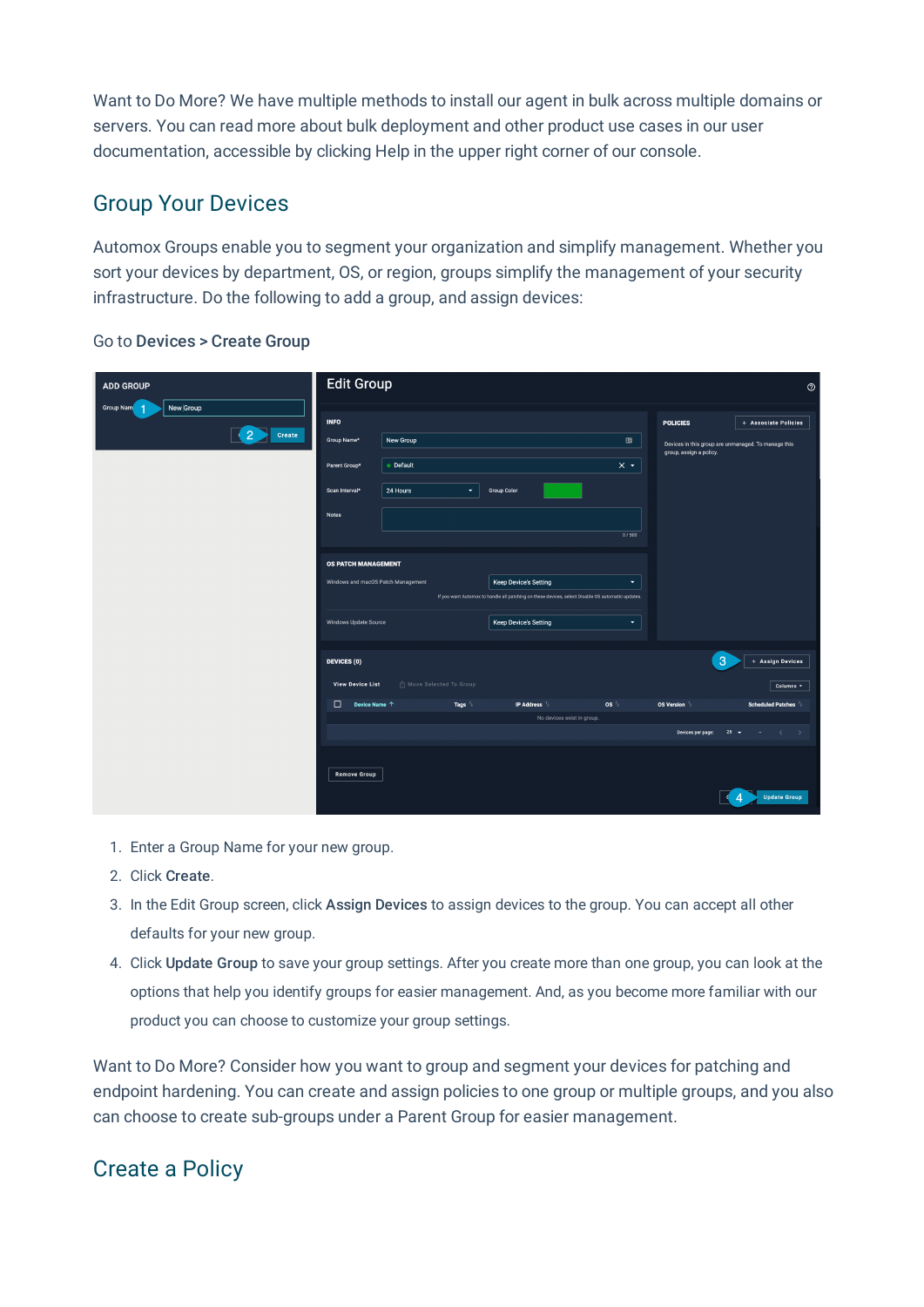Policies automate cyber hygiene, helping you patch systems, ensure the right software is installed, and maintain configurations. You can create policies once and assign them to multiple groups of devices, quickly update policies for every device without the need to touch code or hardware, and create one policy to manage a mix of Windows, macOS, and Linux devices. To get you started, let's create a Patch All policy:

- Go to Manage > Policies.
- From the System Management page, click Create Policy > Patch > All.
- Click Next to open the Create Patch All Policy.

| A<br><b>AUTOMOX</b>                                                               | <b>Devices</b><br>Software | Manage     | Reports                                                                                                                                  | ⊛<br>$^\circledR$                                                                   |  |  |  |  |  |  |  |
|-----------------------------------------------------------------------------------|----------------------------|------------|------------------------------------------------------------------------------------------------------------------------------------------|-------------------------------------------------------------------------------------|--|--|--|--|--|--|--|
| <b>Create Patch All Policy ®</b><br>Patch All<br>Type<br>$\overline{\phantom{0}}$ |                            |            |                                                                                                                                          |                                                                                     |  |  |  |  |  |  |  |
| <b>INFO</b><br>Policy Name*<br><b>Notes</b>                                       | My Patch All Policy        | 国<br>0/500 | <b>Policy Status</b><br>Active<br>◯<br>Inactive<br>Install Optional and Recommended Windows Updates<br>11<br>$\bigcap$ Yes<br>$\odot$ No | <b>GROUPS</b><br>+ Associate Groups<br>This policy is not assigned to any group(s). |  |  |  |  |  |  |  |

- Enter a Policy Name for your new Policy and switch the Policy Status to Active (On). This enables patching. You can accept all other defaults for your new policy.
- Before saving the policy, assign a group by clicking the plus sign in the Associate Groups section.

Want to Do More? You can choose to configure the other policy settings at a later time such as: device filters, automatic reboot, scheduling, and user notifications. These settings are not required for this quick start configuration, but are key for how you want to manage your devices long term based on your patching requirements.

## Scan Devices and Run Policies, As Needed

Now that you've added your devices and assigned a policy to your specific group, let's manually scan your devices to determine their patching status.

Go to Devices > [Your Named Device] > Scan Device.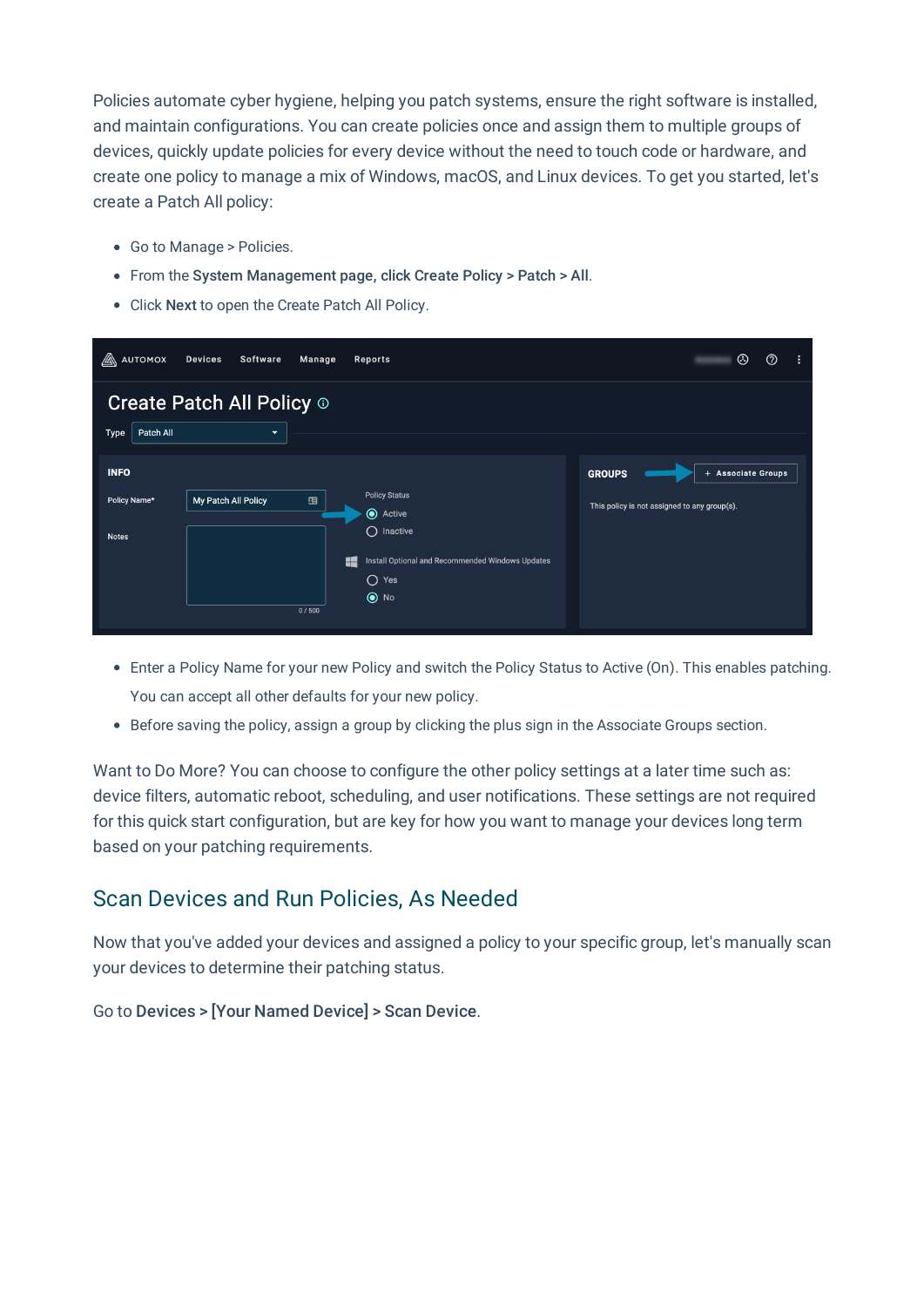| $\circledcirc$ :<br>A AUTOMOX<br>Devices Software<br>Manage<br>Reports                                                                                                                                                    |                                                                                                                                                      |                                                                                                                                                                                                                        |                                                        |                                          |                                                 |                                                        |                               |                            |                           |
|---------------------------------------------------------------------------------------------------------------------------------------------------------------------------------------------------------------------------|------------------------------------------------------------------------------------------------------------------------------------------------------|------------------------------------------------------------------------------------------------------------------------------------------------------------------------------------------------------------------------|--------------------------------------------------------|------------------------------------------|-------------------------------------------------|--------------------------------------------------------|-------------------------------|----------------------------|---------------------------|
|                                                                                                                                                                                                                           |                                                                                                                                                      | <b>Device Details - Test MacBook-Pro</b>                                                                                                                                                                               |                                                        |                                          |                                                 |                                                        |                               | (b) Restart Device         | (a) Scan Device           |
|                                                                                                                                                                                                                           |                                                                                                                                                      |                                                                                                                                                                                                                        |                                                        |                                          |                                                 |                                                        |                               |                            |                           |
| <b>INFO</b>                                                                                                                                                                                                               |                                                                                                                                                      |                                                                                                                                                                                                                        |                                                        |                                          |                                                 |                                                        | <b>STATUS</b>                 |                            |                           |
| <b>Host Name</b>                                                                                                                                                                                                          | vbailey-MBPro                                                                                                                                        |                                                                                                                                                                                                                        | Group                                                  | $\bullet$ Default                        |                                                 | $\mathbb{R}$ $\times$ $\times$                         | <b>Device</b>                 | <b>Connection</b>          | Policy                    |
| <b>Custom Name</b>                                                                                                                                                                                                        | <b>Test MacBook-Pro</b>                                                                                                                              |                                                                                                                                                                                                                        | Tags                                                   | AX X                                     | ٠                                               |                                                        | ம்                            | ∞                          | ⊘                         |
| <b>Exclude From</b>                                                                                                                                                                                                       |                                                                                                                                                      |                                                                                                                                                                                                                        |                                                        |                                          |                                                 |                                                        | Ready                         | <b>Connected</b>           | <b>Compliant</b>          |
| Reports <b>O</b>                                                                                                                                                                                                          |                                                                                                                                                      |                                                                                                                                                                                                                        |                                                        | Last User Logged In                      |                                                 |                                                        | <b>Last System Scan</b>       | 2021-07-06 12:07 AM MDT    | 10 hours ago              |
| <b>System Details</b>                                                                                                                                                                                                     | <b>■ ID 429883</b><br>$E$ FQDN<br>$\sim$<br>- Serial Number<br>$\div$ OS OS X (11.4)<br>c CPU Intel(R) Core(TM) i5-7360U CPU @ 2.30GHz<br>@ RAM 8 GB |                                                                                                                                                                                                                        | Network<br><b>Public IP</b><br>Device<br>en0           |                                          |                                                 | <b>Next Patch Window</b>                               | Unscheduled                   |                            |                           |
|                                                                                                                                                                                                                           |                                                                                                                                                      |                                                                                                                                                                                                                        | <b>MAC</b><br>wifi<br>Type<br>Private IP 192,168,1.103 |                                          |                                                 | <b>Last Disconnected</b><br><b>Restart After Patch</b> | -                             |                            |                           |
|                                                                                                                                                                                                                           |                                                                                                                                                      |                                                                                                                                                                                                                        |                                                        |                                          |                                                 |                                                        | Yes                           |                            |                           |
| G Hard Disk - Macintosh HD 113 GB (49 GB Available)                                                                                                                                                                       |                                                                                                                                                      |                                                                                                                                                                                                                        |                                                        |                                          |                                                 |                                                        | <b>Device Requires Reboot</b> | <b>No</b>                  |                           |
| <b>Automox Agent</b><br>$1,0-31$<br>Version                                                                                                                                                                               |                                                                                                                                                      |                                                                                                                                                                                                                        |                                                        |                                          |                                                 |                                                        |                               |                            |                           |
|                                                                                                                                                                                                                           |                                                                                                                                                      |                                                                                                                                                                                                                        |                                                        |                                          |                                                 |                                                        |                               |                            |                           |
|                                                                                                                                                                                                                           |                                                                                                                                                      |                                                                                                                                                                                                                        |                                                        |                                          |                                                 | <b>Update Device</b>                                   |                               |                            |                           |
| <b>TROUBLESHOOTING</b>                                                                                                                                                                                                    |                                                                                                                                                      |                                                                                                                                                                                                                        | B                                                      | <b>ASSOCIATED POLICIES</b>               |                                                 |                                                        |                               |                            |                           |
|                                                                                                                                                                                                                           | <b>Connection</b>                                                                                                                                    | <b>Compatibility</b>                                                                                                                                                                                                   |                                                        | Policy Name                              | Update Schedule                                 |                                                        | Next Patch Window 4           |                            |                           |
| Connect to Port 443<br>Connect to *.automox.com                                                                                                                                                                           |                                                                                                                                                      | ⊽                                                                                                                                                                                                                      | $\bullet$                                              | <b>Default Patch Policy</b><br>Patch All | Everyday at 12:00 AM, every week of every month |                                                        | 2021-07-07 12:00 AM MDT       |                            | <b>Run On This Device</b> |
| SSL to *.automox.com                                                                                                                                                                                                      | Device is connected and ready to receive commands                                                                                                    | This Device Is Compatible With Automox                                                                                                                                                                                 |                                                        |                                          |                                                 |                                                        |                               | $10 - 7$<br>Rows per page: | $1-1$ of $1$              |
| from Automox.<br><b>Review Checklist</b>                                                                                                                                                                                  |                                                                                                                                                      | <b>Manage Policies Of The Default Group</b>                                                                                                                                                                            |                                                        |                                          |                                                 |                                                        |                               |                            |                           |
| <b>How Does Compatibility Affect This Device?</b>                                                                                                                                                                         |                                                                                                                                                      |                                                                                                                                                                                                                        |                                                        |                                          |                                                 |                                                        |                               |                            |                           |
| We can successfully manage any Device that passes our Compatibility Check. You can be confident that<br>these Devices will patch on time provided that they are connected to the internet when the patch window<br>cocurs |                                                                                                                                                      |                                                                                                                                                                                                                        |                                                        |                                          |                                                 |                                                        |                               |                            |                           |
|                                                                                                                                                                                                                           | devices cannot connect to a patch source.                                                                                                            | We will still try to patch Devices that fail our Compatibility Check, but we cannot ensure that Automox can<br>successfully manage your device. Common problems are that there is insufficient disk space, or that the |                                                        |                                          |                                                 |                                                        |                               |                            |                           |
| For additional information about how to ensure the agent is installed correctly, please review our agent<br>documentation                                                                                                 |                                                                                                                                                      |                                                                                                                                                                                                                        |                                                        |                                          |                                                 |                                                        |                               |                            |                           |

After scanning: if the policy status is non-compliant with the latest patches, you will see a Needs Attention status. If the policy status associated with your device is compliant, then you're all set.

Under Associated Policies, you can choose to run a policy to put your devices in compliance with the latest patch updates. Click Run On This Device next to the associated policy.

Want to Do More? You can customize the device scan interval to between 6-24 hours. You pick how frequently or infrequently you'd like Automox to scan the status of your devices. Be sure to check back regularly to see how your device statuses may have changed.

## There's So Much More You Can Do in Automox

You've got the basics covered. Pretty simple, right? Here's a quick list of what more you can do to realize how Automox can make patching and endpoint hardening easier:

- Get familiar with the Automox dashboard. Our dashboard view provides full visibility into the statuses of your devices, allowing you to quickly identify misconfigured systems, missing patches, or compliance issues.
- Add more devices and begin grouping them according to your patch management policies or organizational architecture. For example, group by department, OS, or region. The ability to group your devices allows you to enforce specific policies according to these groupings.
- Check for a software version in your application inventory. Because Automox provides access and visibility of all your endpoints, you can confirm that they are running the latest version of a specific software to keep them better protected and secure from known vulnerabilities.